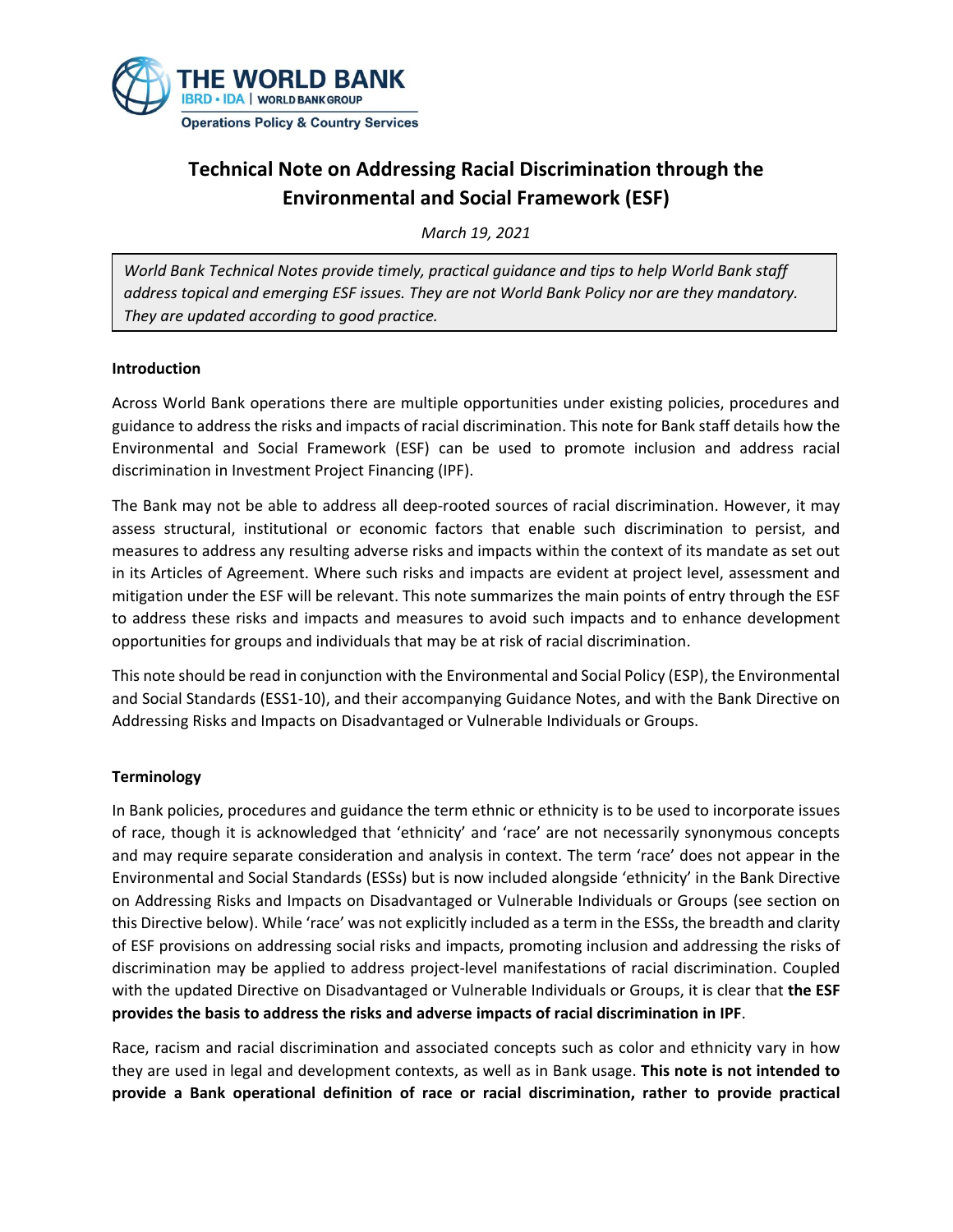**guidance on how the ESF can be used to address such discrimination in its many forms across different regions and contexts.** Box 1 summarizes the 1965 UN Convention (ICERD) which likely provides the most widely accepted definition of racial discrimination in use. However, the variety of usage around the related concepts of 'race' and 'ethnicity' raise issues that merit further contextual consideration by the Bank and Borrowers.

In the context of this note the term 'racial discrimination' takes into account discrimination based on the widest range of factors, for example race, ethnicity, color, indigeneity, caste or other forms of identification according to region or context. Any use of the term 'race' or 'racial group' in this note implies the same inclusivity.

## **Box 1: UN International Convention on the Elimination of All Forms of Racial Discrimination (1965) and other relevant treaties**

Th[e UN International Convention on the Elimination of All Forms of Racial Discrimination](https://www.ohchr.org/en/professionalinterest/pages/cerd.aspx) (ICERD) was adopted in 1965and has been ratified by 182 States. The Convention defines racial discrimination and sets forth a series of principles and guidelines by which states can work to eradicate racial discrimination. While some countries have included reservations to the Convention and have interpreted the provisions slightly differently in domestic law, or not complied with their obligations under the treaty, ICERD is a source of international obligations for clients. Regional conventions can also be a valuable resource for more localized terminology and standards (see Annex).

Article 1 defines racial discrimination: *"In this Convention, the term "racial discrimination" shall mean any distinction, exclusion, restriction or preference based on race, colour, descent, or national or ethnic origin which has the purpose or effect of nullifying or impairing the recognition, enjoyment or exercise, on an equal footing, of human rights and fundamental freedoms in the political, economic, social, cultural or any other field of public life."*

CERD's interpretation and application of Article 1 concerning information about the ways in which individuals are identified as being members of a particular racial or ethnic group or groups states that, " […] such identification shall, if no justification exists to the contrary, be based upon self-identification by the individual concerned" (ICERD committee's General recommendation (VIII))

In some countries, there is concern that identification by 'race' has been misused as a basis for historical injustice or worse. The ICERD Committee's interpretation recommends self-identification as one way to manage this risk, although in some cases 'race' may be defined by legislation.

#### **How is racial discrimination addressed in Investment Project Financing (IPF)?**

Through the ESF Vision Statement, the Environment and Social Policy (ESP) and the Environmental and Social Standards (ESSs), the Bank has strengthened its commitment to working against prejudice and discrimination toward project-affected individuals, groups, and workers, and to enhancing development

**Box 2: ESF Vision Statement:** *"Ensure that there is no prejudice or discrimination toward projectaffected individuals or communities and give particular consideration to Indigenous Peoples, minority groups, and those disadvantaged or vulnerable, especially where adverse impacts may arise or development benefits are to be shared"*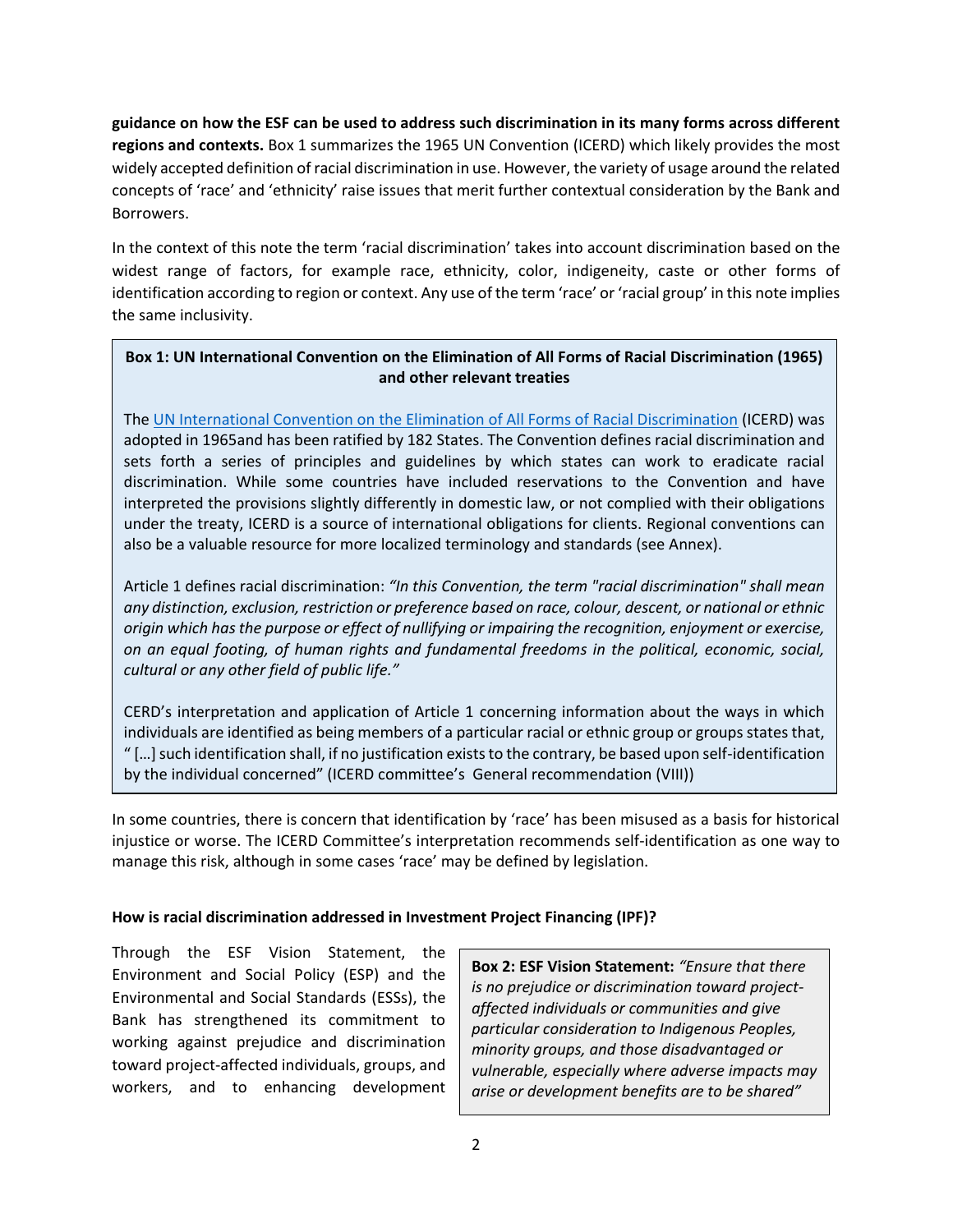opportunities, specifically for disadvantaged or vulnerable individuals or groups. In this context, racial discrimination, or associated structural issues can be dealt with as part of an inclusive approach to disadvantaged or vulnerable groups.

At project level, the risks and adverse impacts of racial discrimination can arise from many forms of exclusion whether intentional or unintended, and direct or indirect (as recognized in ICERD definitions<sup>1</sup>), singular or cumulative. Moreover, discrimination may exist within a broader group of disadvantaged or vulnerable people (persons with disabilities, elderly or indigenous peoples, for example), and the adverse impacts compounded by 'intersectionality' – belonging to more than one of those groups.

It is important to recognize that anti-discriminatory measures through the ESF are only part of the Bank's broader approach to addressing racial discrimination and its consequences in operations*.* Box 3 summarizes such measures in Bank project lending other than IPF.

### **Box 3: Addressing Racial Discrimination through other Bank instruments**

While this note focuses on IPFs applying the ESF, revised guidance to staff has been issued to explicitly include considerations of race and race-based discrimination or exclusion in the context of our work on Development Policy Financing (DPFs) and Program-for-Results (PforRs) operations. This guidance is included in updated PSIA Guidance (for DPFs) and the Directive and Guidance (for PforRs).

### **What is the division of roles and responsibilities between the Bank and Borrower?**

The Bank's obligations around screening, risk classification and due diligence are laid out in the Environmental and Social Policy (especially sections A and C), the [Environmental and Social](https://policies.worldbank.org/sites/ppf3/PPFDocuments/Forms/DispPage.aspx?docid=4299690b-e96c-44a1-9117-8c7bc51dde70&ver=current) Directive for [Investment Project Financing,](https://policies.worldbank.org/sites/ppf3/PPFDocuments/Forms/DispPage.aspx?docid=4299690b-e96c-44a1-9117-8c7bc51dde70&ver=current) and the Directive on Addressing Risks and Impacts on Disadvantaged or Vulnerable Individuals or Groups, while the Environmental and Social Standards (ESSs) contain the requirements for the Borrower. The Bank assists the Borrower in their application of the ESSs, in accordance with the provisions of the ESF. A Technical Note, [Screening and Risk Classification under the](https://wbdocs.worldbank.org/wbdocs/drl/objectId/090224b087eb09bb)  [ESF,](https://wbdocs.worldbank.org/wbdocs/drl/objectId/090224b087eb09bb) provides a detailed treatment of the Bank and Borrower's respective roles at the outset of project design and preparation.

The effectiveness of ESF implementation is highly contingent on the Borrowers' commitment and capacity to address the risks and impacts in the ESSs, including any form of discrimination. To this end, the Bank, as part of its due diligence, assesses and supports the Borrower's capacity, as well as relevant policy and legal aspects, to address racial discrimination throughout the project life cycle. Such support may include technical training and assistance for Project Implementation Unit (PIU) staff on ESF requirements on nondiscrimination and monitoring of the performance of the project throughout preparation and implementation.

<sup>&</sup>lt;sup>1</sup> As reflected in Article 1 (1) of ICERD and elaborated on in paragraphs 1 and 2 of General Recommendation No. 14 (1993).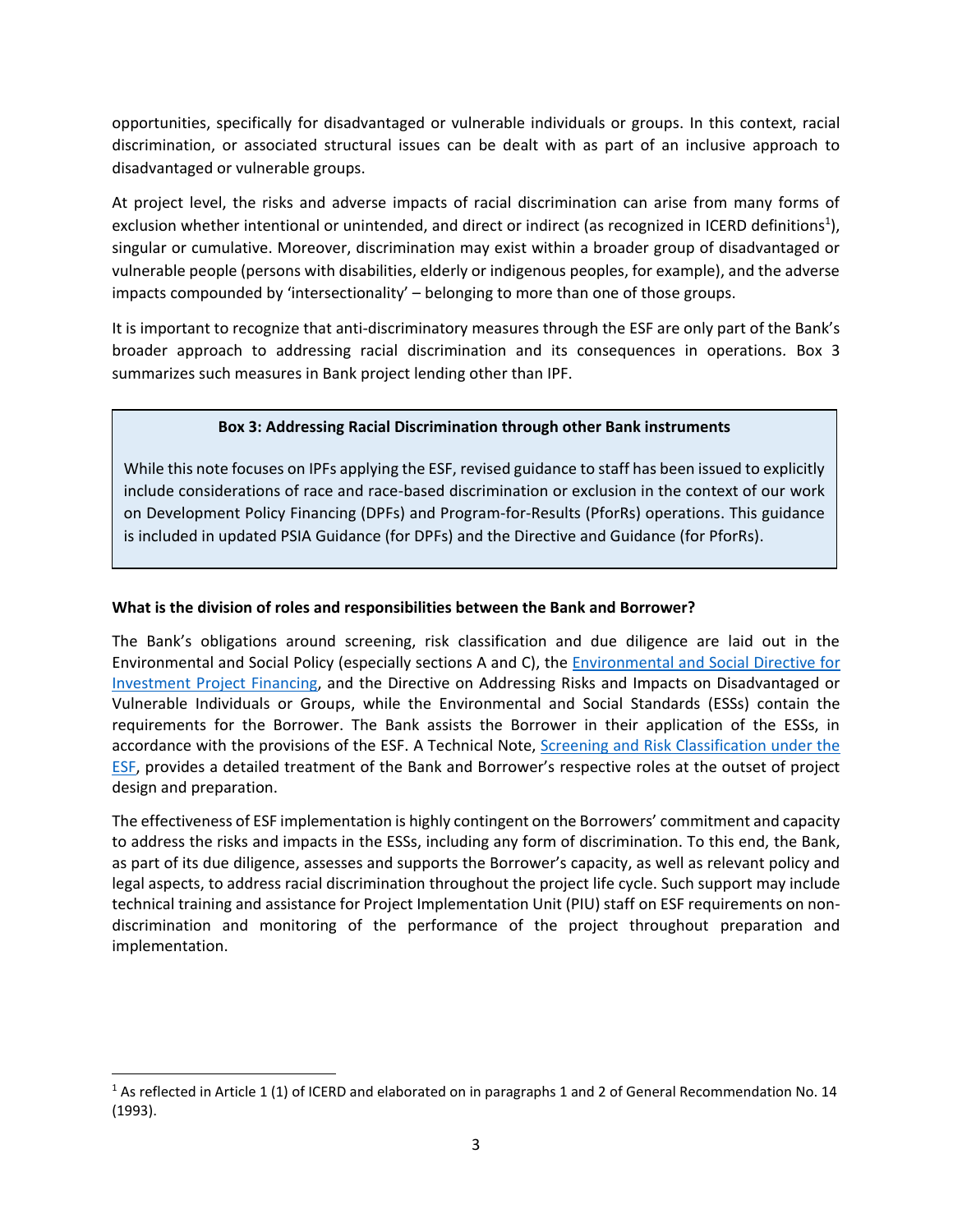## **What is the** *"Bank Directive on Addressing Risks and Impacts on Disadvantaged or Vulnerable Individuals or Groups"***?**

This Directive establishes directions for Bank staff in respect of project-affected disadvantaged or vulnerable individuals or groups. It includes a non-exhaustive, representative list of those individuals or groups who may be disadvantaged or vulnerable (Part II, para 1). An update to the Directive in March 2021 added 'race' to this list,<sup>2</sup> making clear the Bank's role in addressing racial discrimination and promoting social inclusion in IPF.

The Directive establishes directions for Bank staff regarding their due diligence obligations on any form of discrimination in relation to disadvantaged or vulnerable groups. It requires Bank staff to: (i) review TORs to identify at risk groups; (ii) review ESAs; (iii) promote participation of vulnerable groups in consultations; and (iv) seek advice of the Operational Environmental and Social Risk Committee (OESRC) in the event that the application of the Directive may pose risks to individuals or communities or to cause harm. The Directive is relevant to Bank's support for the Borrower in fulfilling ESF requirements throughout the project cycle including scoping, assessment, implementation and stakeholder engagement.

The Directive also makes clear that there may be circumstances in which its' application in a particular project context (including the identification of disadvantaged or vulnerable individuals or groups or differentiated mitigation measures) could expose such individuals or groups to the risk of harm. In such circumstances the task team seeks the advice of the OESRC, which also considers any implications that such circumstance may have for the task team itself.

### **What are the entry points for addressing racial discrimination in the ESSs?**

Under the ESSs, different stages of the project cycle – project identification and design through to appraisal, implementation and monitoring – enable the Borrower to address racial discrimination at the project level.

- (i) **Scoping** Initial scoping of project risks and impacts, which will determine the subsequent conduct and content of the environmental and social assessment (ESA) process under ESS1. NGOs and human rights organizations are a useful and independent source of contextual information. Two government sources of particular use are:
	- o **Offices responsible for zoning and planning**. Spatial segregation may stem from the zoning laws. Offices of zoning and planning may also have property and Planning Atlas, which displays current zoning across the potential project area.
	- o **Offices responsible for national statistics**. Socio-demographic characteristics could provide historic trends: unemployment rates between different ethnic minority groups; disability; race and ethnicity; deprivation; access to services, etc.
- (ii) **Assessment** ESS1 requirements for an "adequate, accurate and objective" assessmentshould ensure the identification of risks and impacts (direct, indirect and cumulative), and the design of mitigation measures in a manner that addresses discrimination and its consequences. The key provisions in ESS1 are:

<sup>2</sup> Version issue[d March](https://policies.worldbank.org/sites/ppf3/PPFDocuments/Forms/DispPage.aspx?docid=e5562765-a553-4ea0-b787-7e1e775f29d5&ver=current) 2021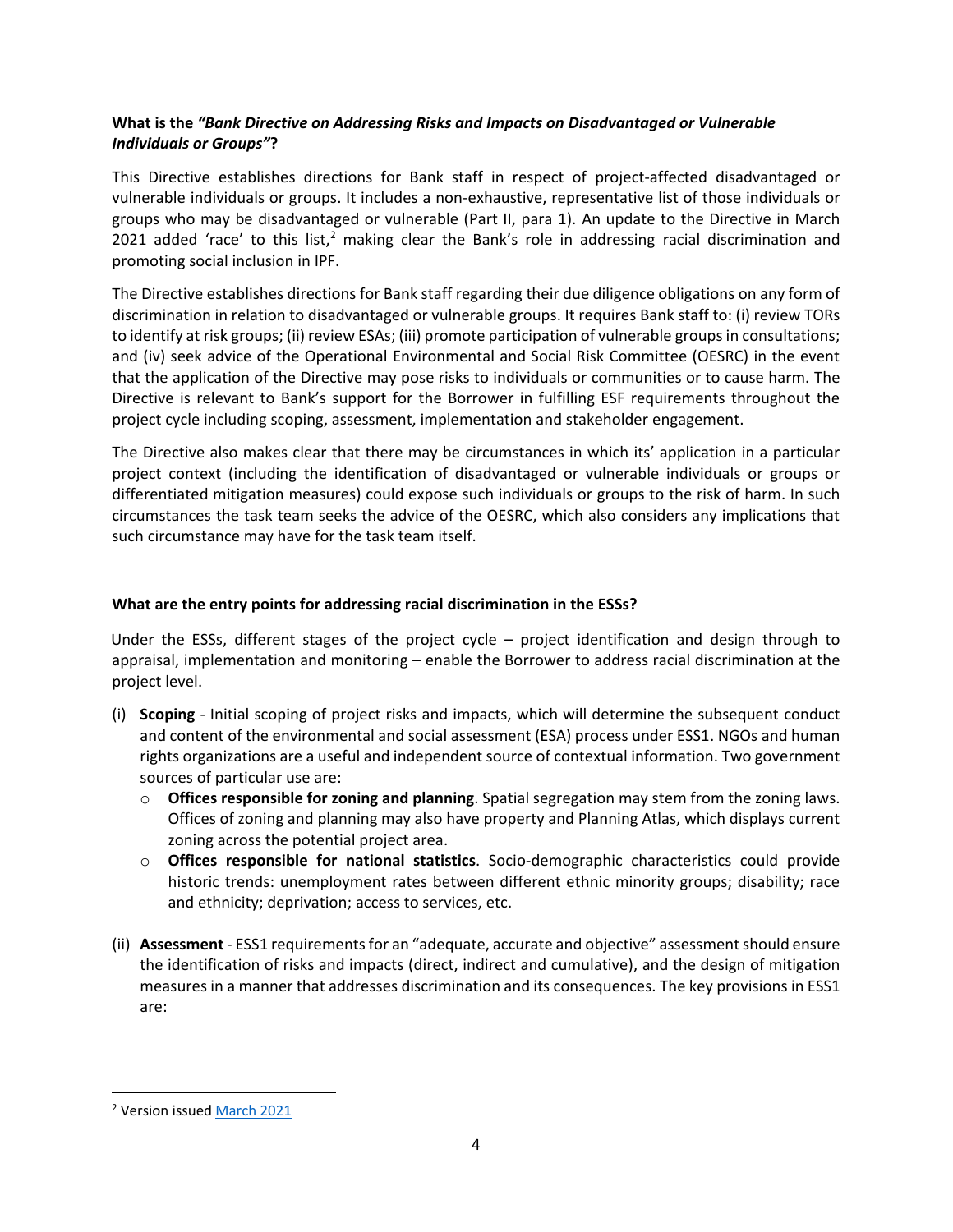- Assess project risks and impacts that fall disproportionately on the disadvantaged or vulnerable and any prejudice or discrimination toward such groups in providing access to development resources and project benefits (ESS1 para 28 (b) (ii) and (iii)).
- Implement differentiated measures so that adverse impacts do not fall disproportionately on the disadvantaged or vulnerable, and they are not disadvantaged in sharing any development benefits and opportunities resulting from the project (ESS1 para 29).

Where identified as a risk, specific provisions to cover racial discrimination should be included in any TORs for the ESA process and associated documentation (as defined in ESS1, Annex 1).

- (iii) **Consultation**. Engaging stakeholders in accordance with ESS10, ensuring proper information disclosure, meaningful consultation and responsive grievance redress throughout the project lifecycle. The approach will be set out in the Stakeholder Engagement Plan (SEP) which identifies stakeholders with specific needs and risks and can include those relating to race through stakeholder identification and analysis. The SEP explains how the information disclosed and engagement will be designed to be meaningful. Specific measures may be applied to address risks of racial discrimination, for example: (i) awareness raising for affected communities and workers; (ii) information on grievance mechanisms (GMs) and how to report cases of racial discrimination.
- (iv) **Mitigation**. The ESF applies a mitigation hierarchy (ESS1, para 27) to the management of assessed risks and impacts. Although presented as steps, in the case of racial discrimination many of these measures may be applied throughout the project life cycle with an emphasis on avoidance. The continuance of stakeholder engagement and contractual oversight are critical elements of mitigation through project implementation (See Annex 3 of this note).
- (v) **ESCP.** Agreeing on key commitments to addressing racial discrimination through the Environmental and Social Commitment Plan (ESCP), (ESS1).
- (vi) **Implementation.** Adaptive risk management, continued stakeholder engagement and monitoring and evaluation of project impacts and outcomes during implementation maintains the mitigation of risks relating to racial discrimination (ESSs 1, 10). The Directive reinforces the Bank's implementation support in this regard.
- (vii)**Capacity Building.** Additional training and technical assistance may be necessary for E&S specialist in the PIU and FIs (ESP).

#### **What are the key questions to be asked throughout the ESA in scoping, assessment, and mitigation?**

Discrimination of any kind may be hard to identify and even harder to mitigate, especially as it will often be context-specific. This note presents some key questions that may help to identify discriminatory processes and outcomes. At a project level, these questions begin with:

• Are there risks of racial discrimination including any distinction, exclusion, or restriction which has the purpose or effect of impairing or excluding a person based on their race, ethnicity, color, indigeneity, caste, etc. from being treated on an equal basis with others?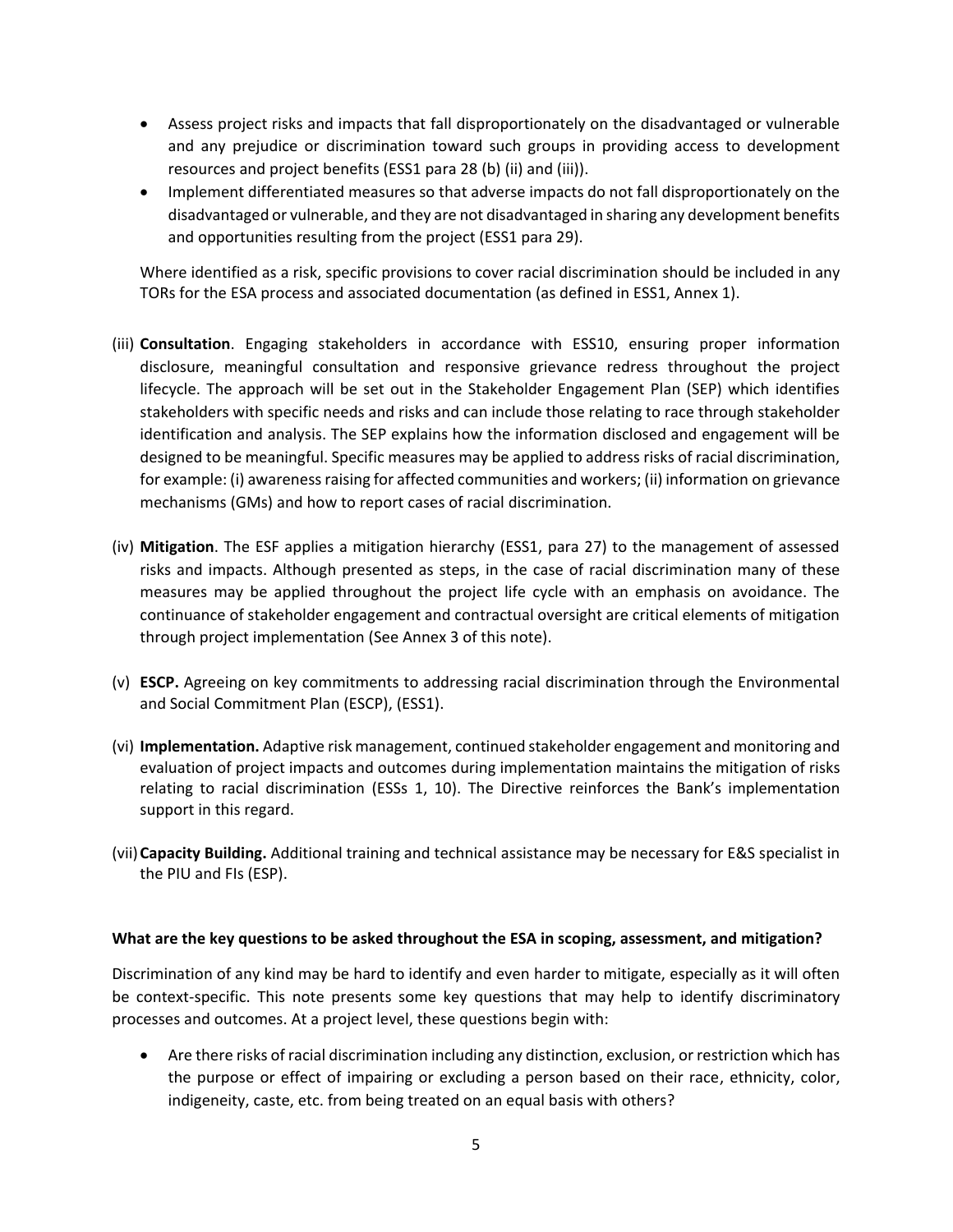• Does this inequality potentially increase any negative impacts of the project, or limit project benefits, or restrict the ability to voice comments or concerns during stakeholder engagement? Moreover, does this discrimination overlap - 'intersectionally'- with that based on other characteristics, such as a person's age, disability, gender, real or perceived sexual orientation or gender identity (SOGI)?

At the outset, as made clear in the Guidance Note to ESS1 para 29<sup>3</sup> on 'differentiated measures' for the disadvantaged or vulnerable, the risks and impacts of racial discrimination are best addressed as a matter of project design. This 'Feature Story' piece highlights several good examples from World Bank projects around the world - [Everyone Equal: Making Inclusive Growth a Priority for Ethnic Minorities](https://www.worldbank.org/en/news/feature/2020/07/13/everyone-equal-making-inclusive-growth-a-priority-for-ethnic-minorities) (July 13, 2020).

Throughout the ESA process key questions will help identify risks and impacts related to racial discrimination that can be addressed through the mitigation hierarchy. These include:

## (i) **Identifying race, racial discrimination and related risks**

- How is 'race' defined or expressed by different stakeholders in the country and project specific context, and can it be defined in the project context in a way that is protective of the disadvantaged or vulnerable groups and the ESF obligation to address non-discrimination and social inclusion (the response to this question may indicate how and whether to explicitly address 'race' in the project design and in the ensuing questions)?
- Could the project exacerbate existing racial tensions and inequalities or have a negative impact on traditional livelihoods, stability and human security?
- Whether social assessment or project design based on 'race' could expose any group to potential harm or reprisals; how can this risk be avoided?

## (ii) **Stakeholder Engagement**

• What stakeholder analysis and consultation methods (such as participatory design) avoid excluding stakeholders as a consequence of their race? What social impacts of the project might disproportionately affect persons based on their race?

## (iii) **Labor**

- How does the project impact labor and working conditions for groups who are disadvantaged or vulnerable on account of race?
- How does the project address equal opportunity and fair treatment in the employment of project workers, so that there will be no discrimination with respect to any aspects of the employment relationship?

## (iv) **Use of land and natural resources**

• Are there legacy (pre-existing) issues in relation to race and land ownership, livelihoods, conflict, and use of natural resources?

<sup>3</sup> [ESS1 Guidance Note for Borrowers, June 2018](http://pubdocs.worldbank.org/en/142691530216729197/ESF-GN1-June-2018.pdf)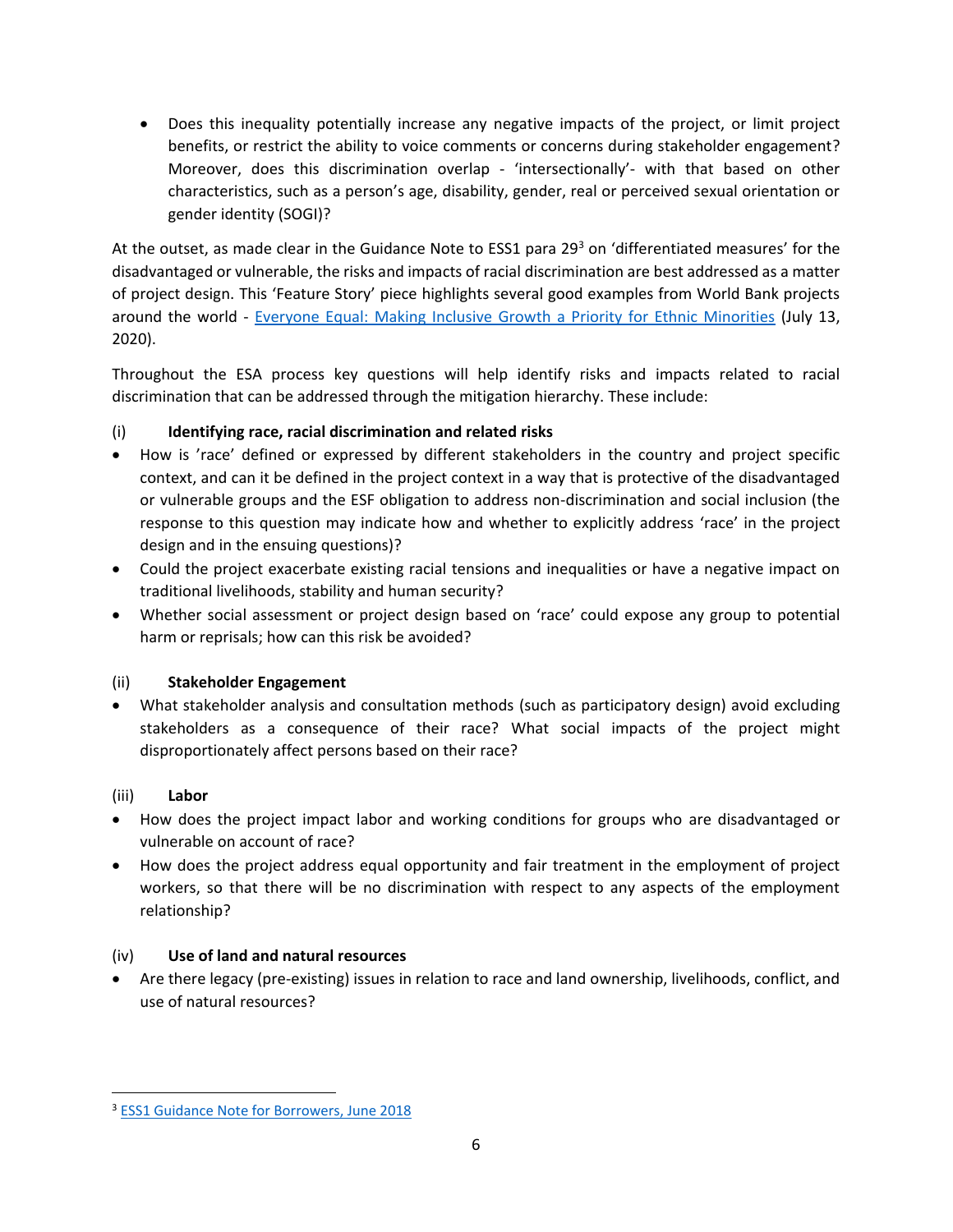### (v) **Pollution and environmental degradation**

• Are racial groups disproportionally impacted by pollution and waste, or natural resources extraction (water, energy and raw material)? If so, the Borrower should undertake a health and safety risk assessment of pollution which may affect communities, workers and the environment.

## (vi) **Natural habitats**

• Are particular racial groups more dependent on natural habitats, which may be negatively impacted by the project? Consider the sustainability and differentiated impacts of primary production and harvesting of natural resources (ex. commercial agriculture, forestry, fishing and animal husbandry) for racial groups. Are primary suppliers sourcing raw materials (including commodities such as food, timber, fishery, minerals, etc.) endangering natural or critical habitats upon which the livelihoods of specific racial groups depend?

### (vii) **Cultural heritage**

• Whether the project may impact tangible or intangible cultural heritage of specific racial groups. Identify and assess, through desk review and consultations, tangible and intangible forms of cultural heritage that are critical to the identity of racial groups.

### (viii) **Implementation and monitoring**

- How can project outcomes be measured to assess their impacts on project beneficiaries who are disadvantaged or vulnerable on account of their race? Will such groups have equal access to project benefits?
- What continuing measures (including 'differentiated measures' under ESS1, para 29) would be needed so that those identified as disadvantaged on account of their race have equal access to project benefits?

#### *How do procurement practices support ESF requirements on Racial Discrimination?*

The link between environmental and social (E&S) and procurement policy is important; procurement is a key ESF delivery mechanism as many E&S issues need to be addressed by contractors, subcontractors and primary suppliers. To make this easier, the Bank's Standard Procurement Documents for works<sup>4</sup> have been updated to incorporate relevant ESF provisions. The Standard Procurement Documents include the following provision on non-discrimination and equal opportunities:

*The Contractor shall not make decisions relating to the employment or treatment of Contractor's Personnel on the basis of personal characteristics unrelated to inherent job requirements. The Contractor shall base the employment of Contractor's Personnel on the principle of equal opportunity and fair treatment, and shall not discriminate with respect to any aspects of the employment relationship, including recruitment and hiring, compensation (including wages and benefits), working conditions and terms of employment, access to training, job assignment, promotion, termination of employment or retirement, and disciplinary practices.* 

<sup>4</sup>[https://projects.worldbank.org/en/projects-operations/products-and-services/brief/procurement-new](https://projects.worldbank.org/en/projects-operations/products-and-services/brief/procurement-new-framework#SPD)[framework#SPD](https://projects.worldbank.org/en/projects-operations/products-and-services/brief/procurement-new-framework#SPD)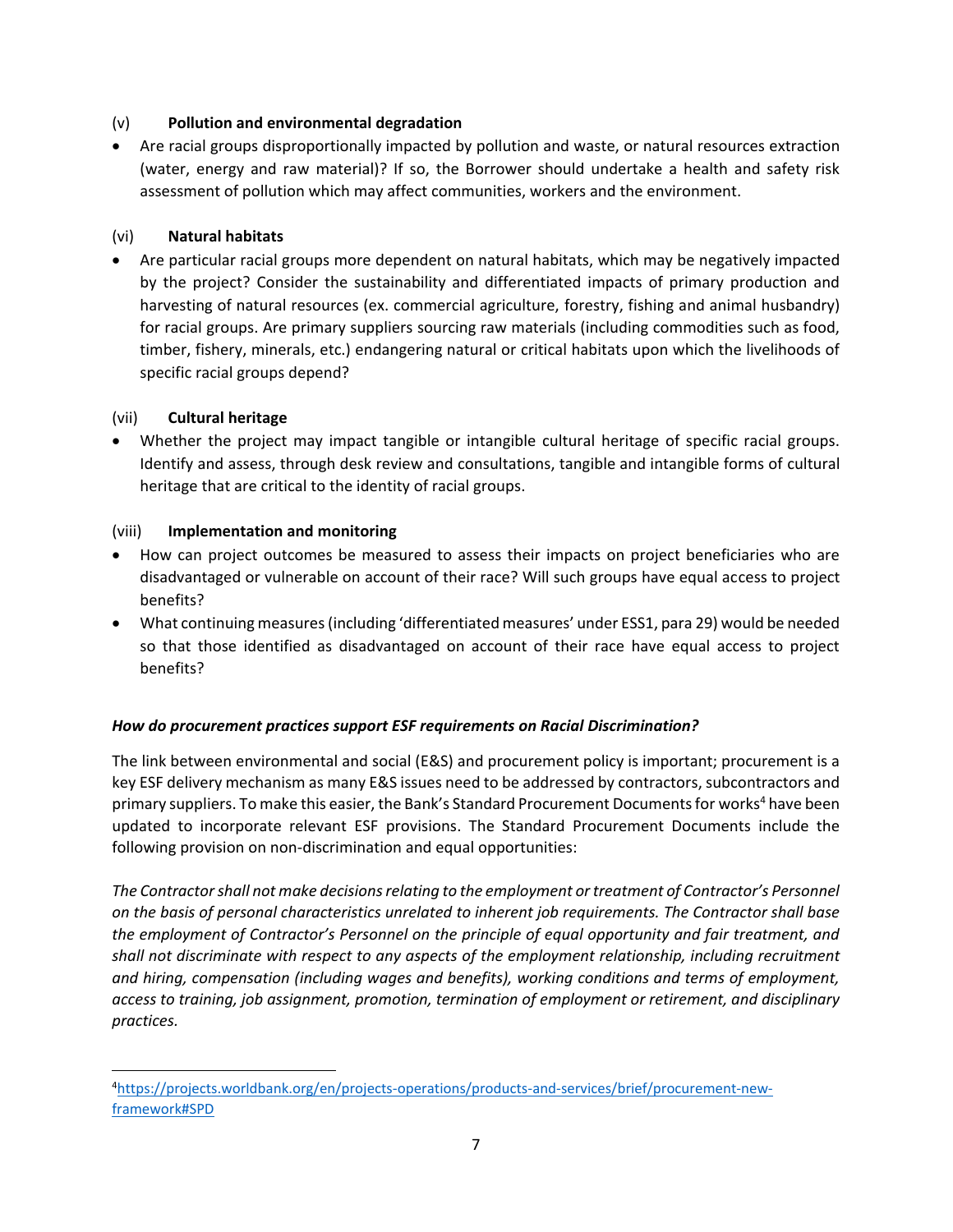*Special measures of protection or assistance to remedy past discrimination or selection for a particular job based on the inherent requirements of the job shall not be deemed discrimination. The Contractor shall provide protection and assistance as necessary to ensure non-discrimination and equal opportunity, including for specific groups such as women, people with disabilities, migrant workers and children (of working age).* 

The World Bank's SPDs for works require that all contractor's personnel are provided with (and acknowledge receipt of) a Code of Conduct (CoC). The Bank's SPDs provide a template for CoC on the minimum content of issues to be addressed in the CoC. This includes a provision that the contractor's personnel "treat other people with respect, and not discriminate against specific groups such as women, people with disabilities, migrant workers or children."

In summary, these and other requirements in the bidding documents, coupled with the project specific "Works Requirements/Specification" tell the bidder/contractor what is legally required. This suite of documents then forms the basis of the final enforceable legal contract.

#### *How to Monitor and Evaluate project processes and outcomes*

Diligent stakeholder engagement throughout the life of a project, including an accessible, inclusive and culturally sensitive grievance mechanism (GM), is an effective way to monitor all discrimination risks, including racial discrimination. Third-party monitoring, trained and well-versed in discriminatory practices, can also assist this process, if the discrimination is particularly entrenched and difficult to prevent.

On the Bank side, monitoring and implementation support is detailed in the Environmental and Social Policy (ESP), sections H and I.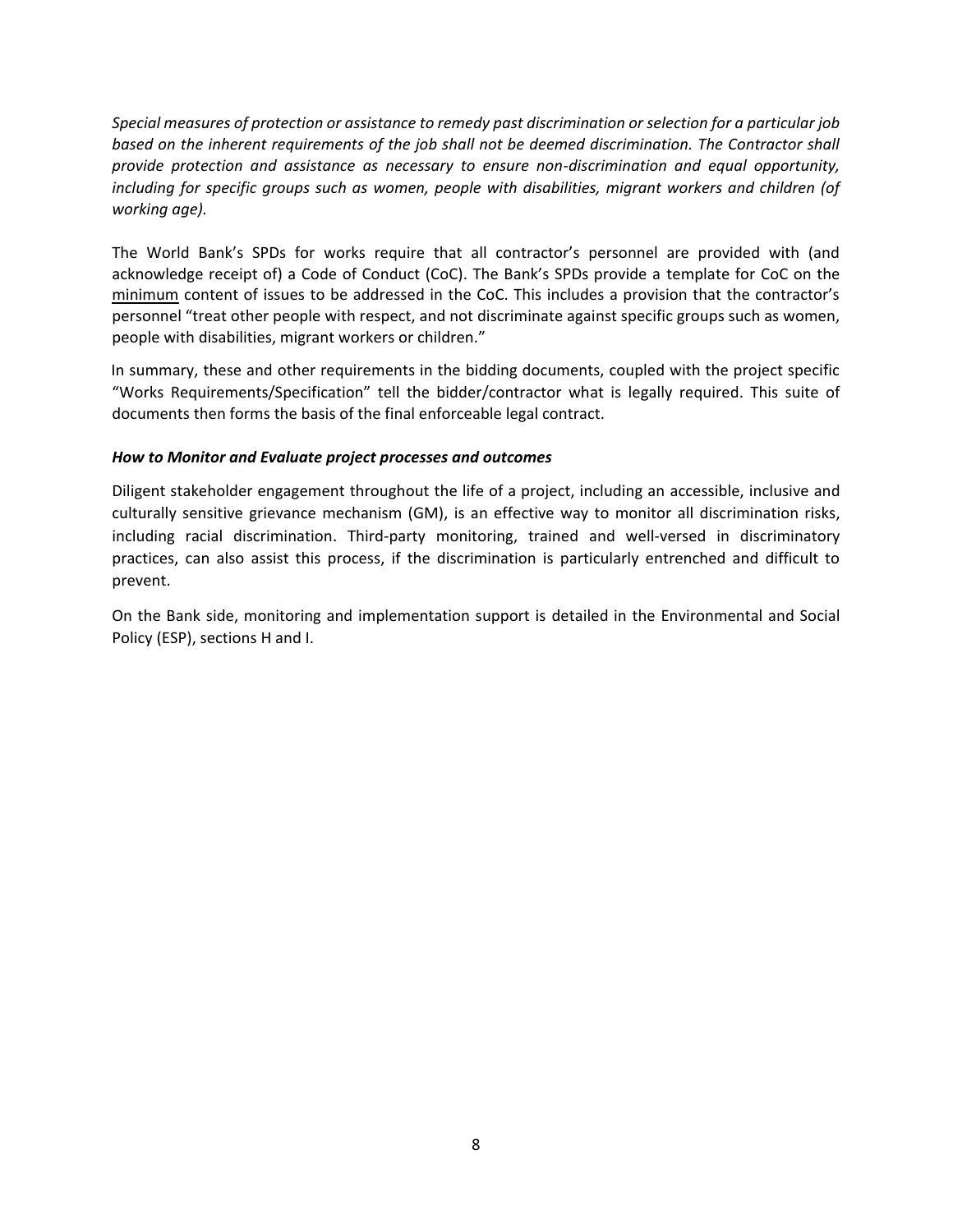# **ANNEXES**

#### **1. Additional Resources**

The following is a selection of country and thematic resources on race, racial discrimination and related topics. These vary in terms of completeness and neutrality, but many contain useful information, including statistics.

For World Bank staff, specific questions on this note and related issues may be addressed to the ESF Helpdesk [\(esfhelpdesk@worldbank.org\)](mailto:esfhelpdesk@worldbank.org).

- **[Committee on the Elimination of Racial Discrimination \(CERD\)](https://www.ohchr.org/en/hrbodies/cerd/pages/cerdindex.aspx) country profiles/reports –** All States parties are obliged to submit regular reports to the Committee on how the rights are being implemented. The Committee examines each report and addresses its concerns and recommendations to the State party in the form of concluding observation. Some of these reports may contain useful information, including statistics, on issues related to racial discrimination in country.
- **[UN Working Group of Experts on People of African Descent](https://www.ohchr.org/EN/Issues/Racism/WGAfricanDescent/Pages/WGEPADIndex.aspx)** undertakes country visits, responds to information and allegations received concerning its mandate under the Communications procedure, reports to UN Human Rights Council and the General Assembly on activities relating to the mandate
- **[Inter-American Commission on Human Rights Country Reports](http://www.oas.org/en/iachr/reports/country.asp)** country reports on the human rights situation in various countries
- **[European Commission against Racism and Intolerance \(ECRI\) country monitoring reports](https://www.coe.int/en/web/european-commission-against-racism-and-intolerance/country-monitoring)** *-* ECRI examines the situation concerning manifestations of racism and intolerance in each of the Council of Europe member states
- **[UN Special Rapporteur on contemporary forms of racism, racial discrimination, xenophobia and](https://www.ohchr.org/en/issues/racism/srracism/pages/indexsrracism.aspx)  [related intolerance](https://www.ohchr.org/en/issues/racism/srracism/pages/indexsrracism.aspx) –** includes series of thematic reports, country reports can also be [accessed here](https://www.ohchr.org/EN/Issues/Racism/SRRacism/Pages/CountryVisits.aspx)
- **[UN International Decade for People of African Descent \(2015-24\)](https://www.un.org/en/observances/decade-people-african-descent/actions-taken)** List of measures taken to improve the human rights situation of people of African descent in a number of countries worldwide
- **Global Compact for Safe, Orderly, and Regular Migration (2018)** The Compact includes actions related to empowering migrants aimed at preventing all forms of discrimination, including racism and racial discrimination.
- **2. Treaties and other International Instruments**
- **[International Convention on the Elimination of All Forms of Racial Discrimination \(ICERD\)](https://www.ohchr.org/en/professionalinterest/pages/cerd.aspx)**
	- o [Committee on the Elimination of Racial Discrimination](https://www.ohchr.org/en/hrbodies/cerd/pages/cerdindex.aspx) **-** expert body which monitors compliance with ICERD
- **[United Nations Declaration on the Rights of Indigenous Peoples \(UNDRIP\)](https://www.un.org/development/desa/indigenouspeoples/declaration-on-the-rights-of-indigenous-peoples.html)**
- **[The World Conference against Racism, Racial Discrimination, Xenophobia and Related Intolerance](https://www.un.org/en/durbanreview2009/ddpa.shtml)  – [The Durban Declaration and Programme of Action \(2001\)](https://www.un.org/en/durbanreview2009/ddpa.shtml)**

Regional conventions, frameworks, and charters can also be a valuable resource for more localized terminology and standards: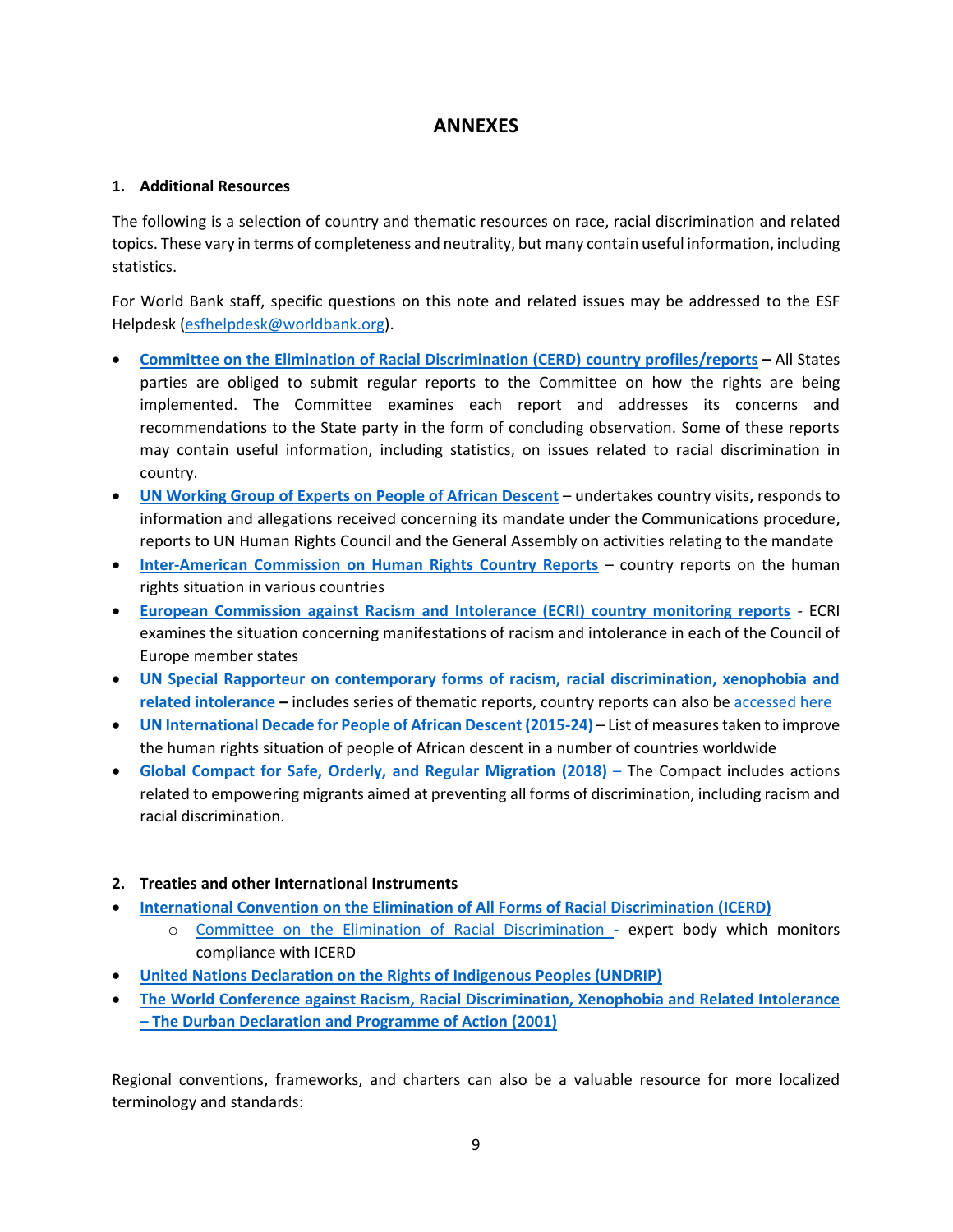- **Organization of American States (OAS) –** [Inter-American Convention against Racism, Racial](http://www.oas.org/en/sla/dil/inter_american_treaties_A-68_racism.asp)  [Discrimination, and Related Intolerance](http://www.oas.org/en/sla/dil/inter_american_treaties_A-68_racism.asp) (2013)
- **European Union (EU) –** [Council Framework Decision 2008/913/JHA of 28](https://eur-lex.europa.eu/legal-content/EN/TXT/?uri=celex%3A32008F0913) November 2008 on [combating certain forms and expressions of racism and xenophobia by means of criminal law;](https://eur-lex.europa.eu/legal-content/EN/TXT/?uri=celex%3A32008F0913) [Council](https://eur-lex.europa.eu/LexUriServ/LexUriServ.do?uri=CELEX:32000L0043:en:HTML)  [Directive 2000/43/EC of 29 June 2000 on implementing the principle of equal treatment between](https://eur-lex.europa.eu/LexUriServ/LexUriServ.do?uri=CELEX:32000L0043:en:HTML)  [persons irrespective of racial or ethnic origin](https://eur-lex.europa.eu/LexUriServ/LexUriServ.do?uri=CELEX:32000L0043:en:HTML)
- **[African Charter on Human and Peoples](https://www.achpr.org/legalinstruments/detail?id=49)' Rights**

### **3. Applying the Mitigation Hierarchy to Risks and Impacts of Racial Discrimination**

|                        | Table 1: Applying the Mitigation Hierarchy to Risks<br>and Impacts of Racial Discrimination                                                                                                                                                                                                                                                                                                                    |                                                                                                                                                                                                                                                                                                                                                                                                                          |  |  |  |
|------------------------|----------------------------------------------------------------------------------------------------------------------------------------------------------------------------------------------------------------------------------------------------------------------------------------------------------------------------------------------------------------------------------------------------------------|--------------------------------------------------------------------------------------------------------------------------------------------------------------------------------------------------------------------------------------------------------------------------------------------------------------------------------------------------------------------------------------------------------------------------|--|--|--|
|                        | <b>Key Actions</b>                                                                                                                                                                                                                                                                                                                                                                                             | <b>Examples</b>                                                                                                                                                                                                                                                                                                                                                                                                          |  |  |  |
|                        | Mitigation Hierarchy Step - Anticipate & Avoid Risks and Impacts                                                                                                                                                                                                                                                                                                                                               |                                                                                                                                                                                                                                                                                                                                                                                                                          |  |  |  |
|                        | Identify stakeholders disadvantaged or<br>vulnerable on account of race, ethnicity, color,<br>caste, etc. with other relevant aspects (such as<br>age, gender, disability, displacement status, etc.)<br>and design information disclosure and<br>engagement processes to include them in a<br>meaningful way, including identification of<br>project risks and impacts that can be anticipated<br>and avoided | Collect disaggregated data to track<br>differentiated impacts by race, ethnicity, color,<br>caste, etc. and other relevant characteristics. If<br>official data do not exist or are not reliable or<br>data collection is considered as too sensitive or<br>potentially harmful, engage with CSOs and<br>community representatives, while ensuring<br>safety and confidentiality of stakeholders.<br>Ensure data privacy |  |  |  |
| $\bullet$              | Identify and avoid potential hazards or design<br>dimensions that may put specific groups at risk or<br>subject to adverse impacts                                                                                                                                                                                                                                                                             | Prohibit discriminatory recruitment criteria for<br>$\bullet$<br>project workers and in the collection of data,<br>including on hiring, lay-off, and conditions of<br>payment, and right to form unions                                                                                                                                                                                                                  |  |  |  |
| $\bullet$<br>$\bullet$ | Identify people who need additional support to<br>participate in the consultation process, such as<br>interpretation, safe spaces and a circle of trust<br>Consult with organizations which represent<br>different social, racial, ethnic or other relevant                                                                                                                                                    | Offer transportation and childcare<br>$\bullet$<br>arrangements during consultations and<br>selecting venues and times which are safe and<br>convenient for racial or ethnic groups and<br>minorities                                                                                                                                                                                                                    |  |  |  |
| ٠                      | groups<br>Ensure contractors and subcontractors comply<br>with anti-discrimination measures including use<br>of Code of Conduct (see below)                                                                                                                                                                                                                                                                    | Use facilitators that are aware of<br>communication barriers and discrimination that<br>racial, ethnic or other groups and minorities<br>may face in certain settings and skilled in<br>facilitating meetings with such groups and<br>minorities                                                                                                                                                                         |  |  |  |
|                        |                                                                                                                                                                                                                                                                                                                                                                                                                | Consider in high risk settings the possibility to<br>$\bullet$<br>set up separate GM(s), if the racial<br>discrimination is contextually sensitive, or at<br>least be sure the GM has capacity to address<br>the issue.                                                                                                                                                                                                  |  |  |  |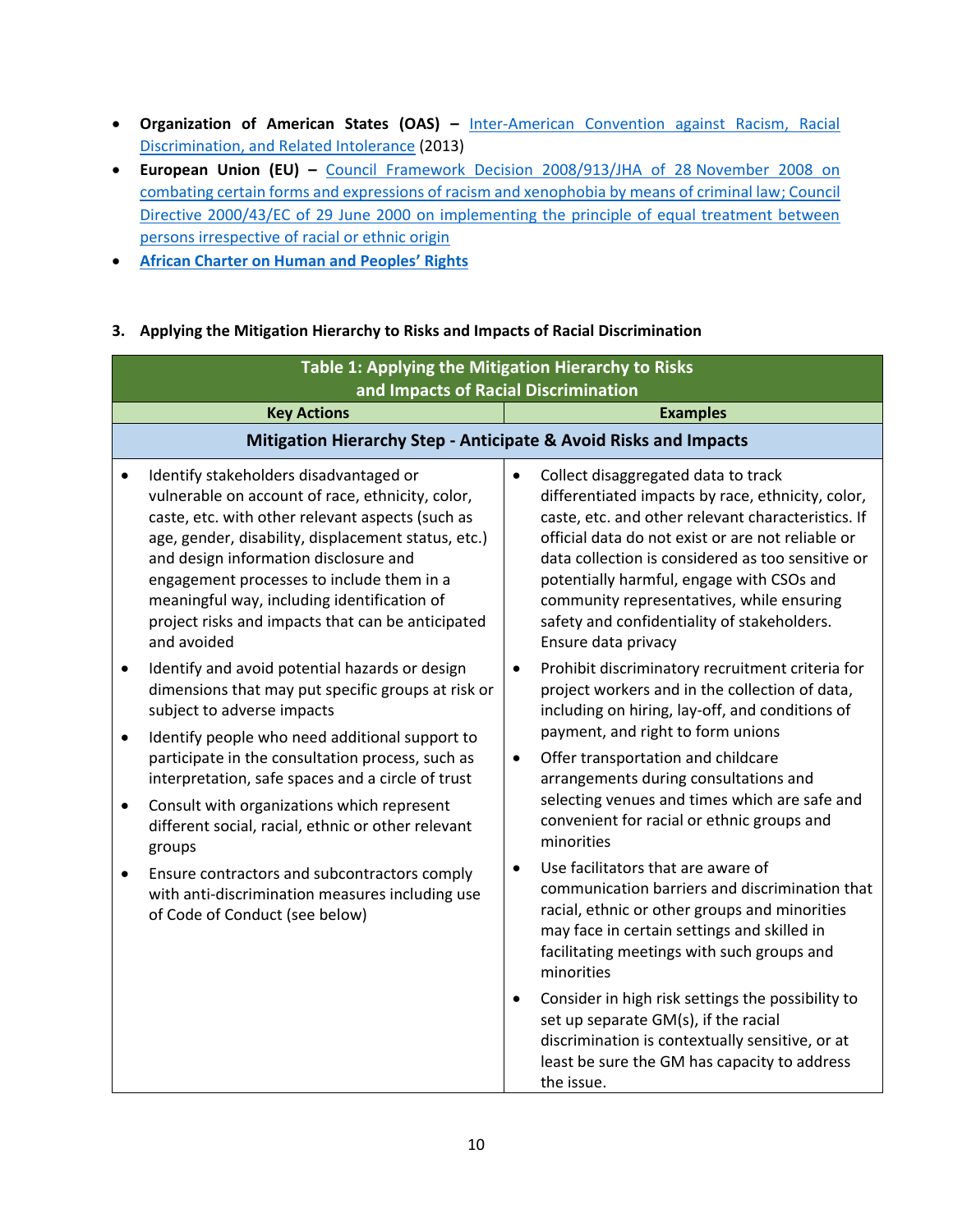|                                                  | <b>Mitigation Hierarchy Step - Minimize or Reduce</b>                                                                                                                                                                                                                                                                                                                                                                                                                                                                                                                                                                                                                                                                                                                                                                                                 |                                                                                                                                                                                                                                                                                                                                                                                                                                                                                                                                                                                                                                                                                                                                                                        |  |  |  |
|--------------------------------------------------|-------------------------------------------------------------------------------------------------------------------------------------------------------------------------------------------------------------------------------------------------------------------------------------------------------------------------------------------------------------------------------------------------------------------------------------------------------------------------------------------------------------------------------------------------------------------------------------------------------------------------------------------------------------------------------------------------------------------------------------------------------------------------------------------------------------------------------------------------------|------------------------------------------------------------------------------------------------------------------------------------------------------------------------------------------------------------------------------------------------------------------------------------------------------------------------------------------------------------------------------------------------------------------------------------------------------------------------------------------------------------------------------------------------------------------------------------------------------------------------------------------------------------------------------------------------------------------------------------------------------------------------|--|--|--|
| $\bullet$<br>$\bullet$<br>$\bullet$<br>$\bullet$ | Identify options to reduce or minimize adverse<br>project impacts for specific social, racial, ethnic or<br>other groups and minorities<br>Raise awareness about project risks relating to<br>community health and safety issues associated<br>with the project sites and facilities, paying<br>particular attention to the needs of racial, ethnic<br>or other groups or minorities<br>Consult with organizations which represent<br>different social, racial, ethnic or other relevant<br>groups about how to minimize impacts<br>Put in place and implement standards and<br>policies on the management and quality of<br>accommodation to protect and promote the<br>health, safety, and well-being of the project<br>workers, and to provide access to or provision of<br>services that accommodate their physical, social<br>and cultural needs | Promote employment of disadvantaged or<br>$\bullet$<br>vulnerable workforce, with accompanying<br>measures for inclusion<br>Develop networks of relevant racial, ethnic or<br>$\bullet$<br>other groups and minorities to create trust<br>Work with local NGOs/ specialists who promote<br>$\bullet$<br>inclusion in development                                                                                                                                                                                                                                                                                                                                                                                                                                       |  |  |  |
|                                                  | <b>Mitigation Hierarchy Step - Mitigate</b>                                                                                                                                                                                                                                                                                                                                                                                                                                                                                                                                                                                                                                                                                                                                                                                                           |                                                                                                                                                                                                                                                                                                                                                                                                                                                                                                                                                                                                                                                                                                                                                                        |  |  |  |
| ٠<br>$\bullet$<br>٠<br>$\bullet$                 | Introduce safety measures/accessibility options<br>for residual impact issues that cannot be avoided<br>or minimized further<br>Provide information about the project in different<br>ways that are readily accessible<br>Provide specific measures to mitigate impacts to<br>households<br>Provide and communicate easy-to-follow,<br>culturally appropriate grievance procedures for<br>minority workers and community members who<br>may be vulnerable or exposed to project induced<br>risks<br>Allow anonymous complaints and protect<br>confidentiality of complainants                                                                                                                                                                                                                                                                         | Inclusion of a balanced representation of racial,<br>ethnic or other groups and minorities on OHS<br>committees to help mitigate the risks to project<br>workers<br>Provision of project information in print, on the<br>$\bullet$<br>radio in local languages, simply written<br>materials or graphics to mitigate the exclusion<br>of illiterate stakeholders<br>Inclusion of racial and ethnic groups in<br>$\bullet$<br>grievance redress committees to help all<br>stakeholders raise and address grievances<br>As noted above, where identified as a project<br>٠<br>risk, consider separate channels for confidential<br>treatment of complaints relating to racial<br>discrimination, including in high risk<br>circumstances the possibility of a separate GM |  |  |  |
|                                                  | <b>Mitigation Hierarchy Step -</b>                                                                                                                                                                                                                                                                                                                                                                                                                                                                                                                                                                                                                                                                                                                                                                                                                    | <b>Offset or Compensate</b>                                                                                                                                                                                                                                                                                                                                                                                                                                                                                                                                                                                                                                                                                                                                            |  |  |  |
| ٠                                                | In ESS5 resettlement actions, provide different<br>and/or additional measures to address the<br>differential economic challenges experienced<br>by/pertaining to disadvantaged or vulnerable<br>groups<br>Offset or compensatory measures may apply<br>under ESSs 6 and 7, for example                                                                                                                                                                                                                                                                                                                                                                                                                                                                                                                                                                | Additional assistance for vulnerable groups<br>$\bullet$<br>during physical relocation<br>Resettling IPs off their land for example can<br>$\bullet$<br>cause significant adverse harm. It's important<br>to understand the social-cultural-spiritual<br>relationship to land, livelihoods, etc. The<br>project can also exacerbate discrimination by<br>proposing non-culturally appropriate<br>livelihoods/alternative livelihoods. Conduct                                                                                                                                                                                                                                                                                                                          |  |  |  |